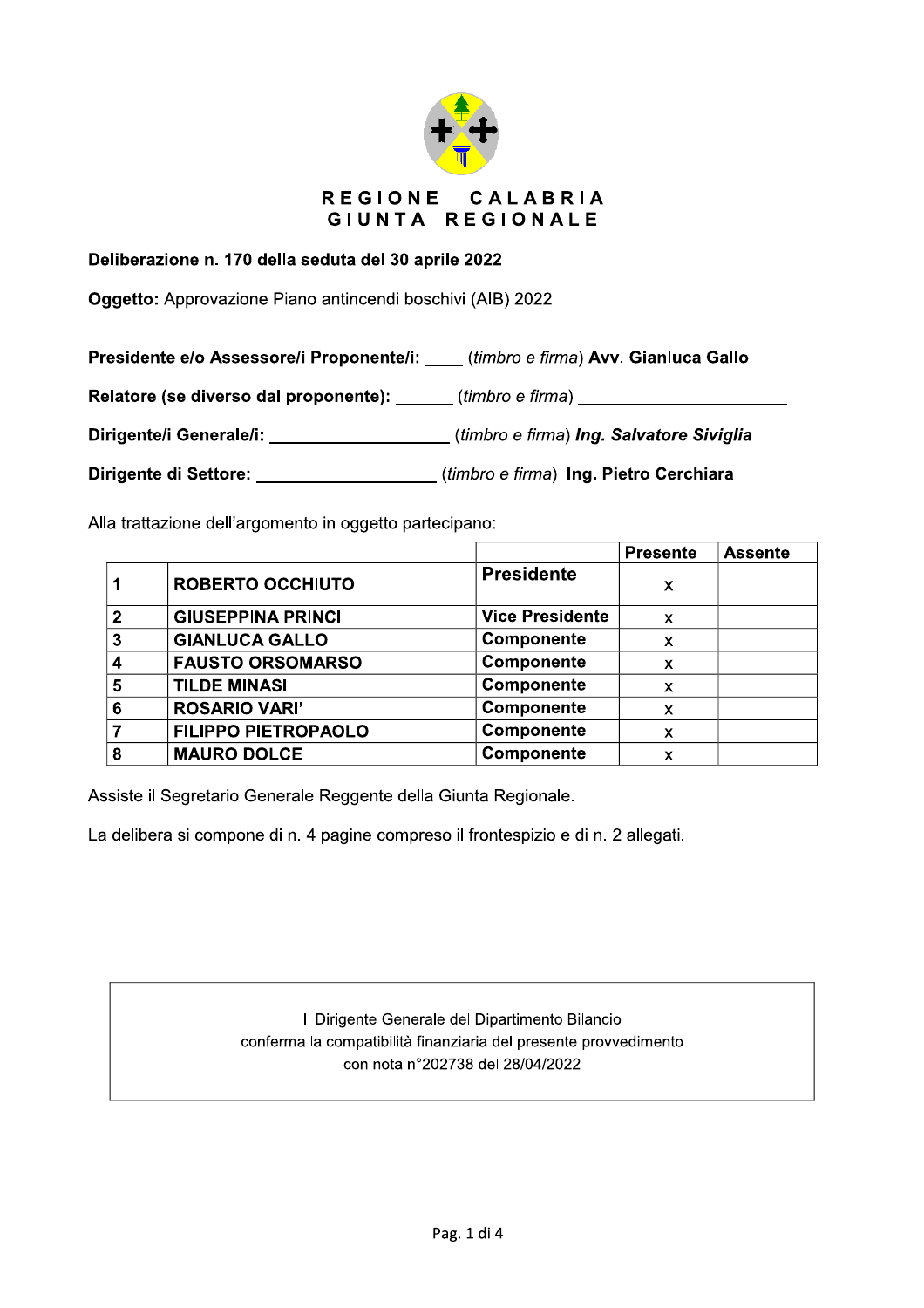# **LA GIUNTA REGIONALE**

VISTA la Legge n. 353 del 21 novembre 2000 - "Legge guadro in materia di incendi boschivi";

VISTA la Legge Regionale n. 51 del 22/12/2017 "Norme di attuazione della legge 21 novembre 2000, n. 353 (Legge quadro in materia di incendi boschivi)";

VISTA la Legge n. 394 del 6 dicembre 1991 – "Legge guadro sulle aree protette":

VISTA la Legge n. 266 del 11 agosto 1991 "Legge quadro sul volontariato";

VISTA la Legge n 225 del 24 febbraio 1992 "Istituzione del servizio nazionale della protezione civile":

VISTO il DM 20/12/2001 Pubblicato nella Gazz. Uff. 26 febbraio 2002, n. 48 recante le Linee guida relative ai piani regionali per la programmazione delle attività di previsione, prevenzione e lotta attiva contro gli incendi boschivi.

VISTO il Regolamento di attuazione DPR n 613 del 21 settembre 1994 "Regolamento recante le norme di partecipazione delle associazioni di volontariato nelle attività di protezione civile";

VISTO il D.Lgs n. 152/2006 come integrato dal D.Lgs n.91 del 24/06/2014 art. 14 c. 8, lett. B;

VISTO il D. Lgs 19 agosto 2016, n. 177 "Disposizioni in materia di razionalizzazione delle funzioni di polizia e assorbimento del Corpo forestale dello Stato, ai sensi dell'articolo 8, comma 1, lettera a), della legge 7 agosto 2015, n. 124, in materia di riorganizzazione delle amministrazioni pubbliche":

VISTE Le Prescrizioni di Massima e di Polizia Forestale, agli artt. 16 e 18 prevedono norme per la prevenzione e la lotta agli incendi boschivi e per la gestione dei boschi danneggiati dal fuoco:

VISTA la Legge regionale 16 maggio 2013, n. 25 istitutiva dell'Azienda Calabria Verde.

VISTO il T.U. in materia di foreste e filiere forestali" approvato con D.M. del 16.03.2018;

## **PREMESSO:**

- che l'art.3 della Legge n. 353/2000 prevede che le Regioni approvino il "Piano regionale di previsione, prevenzione e lotta attiva contro gli incendi boschivi", sulla base delle linee guida e direttive proposte dal Presidente del Consiglio dei Ministri;
- che la Legge 353/2000 prevede la predisposizione di un apposito Piano per le aree protette statali (art. 8, 2° comma). La stessa Legge prevede che il Piano regionale per la Prevenzione e Lotta contro gli incendi boschivi comprenda un'apposita sezione dedicata alle aree naturali protette ( $art. 8, 1^{\circ}$  comma).
- che l'art. 4 della richiamata L.R. n. 25/2013 prevede che le attività regionali di prevenzione e lotta agli incendi boschivi siano esercitate dall'Azienda Calabria Verde con l'ausilio dei Consorzi di Bonifica di cui alla legge regionale 23 luglio 2003, n. 11 (Disposizioni per la bonifica e la tutela del territorio rurale. Ordinamento dei Consorzi di Bonifica) e s.m.i. ed il supporto della Protezione Civile regionale:
- che ai sensi dell'art. 3 della citata L.R. n. 51/2017, l'U.O.A. Politiche della Montagna, Foreste, Forestazione e Difesa del Suolo, ha coinvolto, tutti i soggetti individuati dal citato art. 3, nella redazione del piano AIB mediante la richiesta di invio di contributi utili alla stesura dello stesso;
- che in seguito alle predette richieste, oltreché alle svariate interlocuzioni a distanza ed allo scambio di informazioni, dati, e osservazioni, si è addivenuti ad una stesura definitiva e condivisa del "Piano regionale per la prevenzione e la lotta attiva agli incendi boschivi 2022";
- che il successivo art. 5 della L.R. n. 25/2013 prevede che l'Azienda Calabria Verde attua il piano regionale antincendi boschivi, approvato dalla Regione ai sensi della legge n. 353 del 2000 e seguenti, e redige la progettazione esecutiva ai sensi dell'articolo 38 della L.r. 20/1992;
- che si rende necessario approvare il Piano antincendi boschivi AIB della Regione Calabria per l'anno 2022, che allegato al presente atto ne costituisce parte integrante;

DATO ATTO che nel Piano regionale per la prevenzione e la lotta attiva agli incendi boschivi 2022 (AIB) della Regione Calabria, per come prescritto dall'art. 8 della Legge 353/2000, è stata prevista un'apposita sezione dedicata:

ai Piani AIB dei Parchi Naturali e delle Riserve Naturali dello Stato;

alle aree naturali protette Calabresi elencate al capitolo 5 del Piano stesso:

DATO ATTO che con successivi atti provvederà al recepimento ai sensi della normativa vigente del Piano A.I.B. delle Riserve Naturali Statali della Calabria che risultano non essere stati ancora adottati dal Ministero della Transizione Ecologica;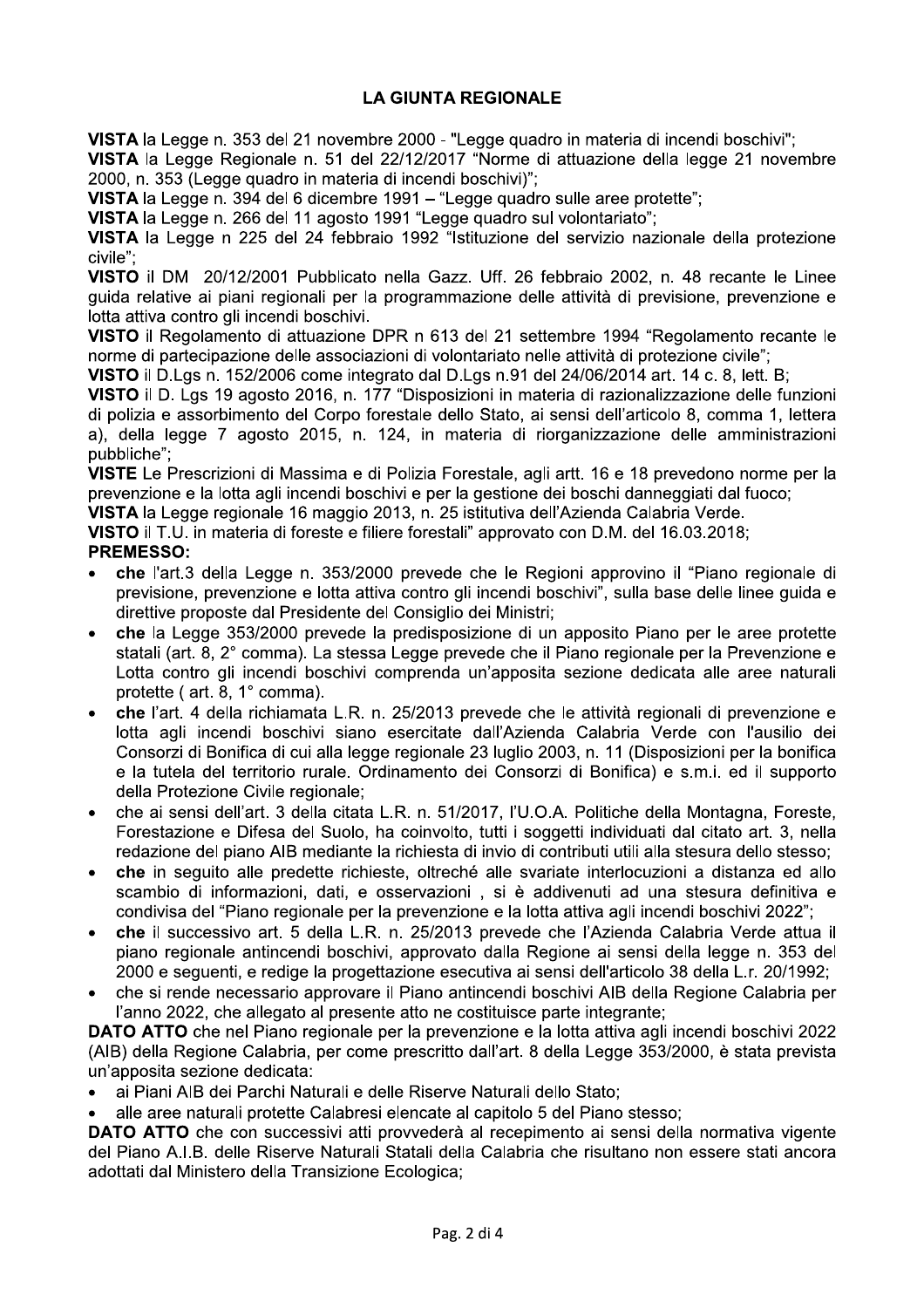RITENUTO che, per il consequimento delle finalità previste nel "Piano regionale per la prevenzione e la lotta attiva agli incendi boschivi 2022" e per l'espletamento delle connesse attività operative. potranno essere sottoscritte apposite convenzioni con il Corpo Nazionale dei Vigili del Fuoco, con i Carabinieri Forestali, con le Organizzazioni del Volontariato iscritte nell'apposito Albo regionale delle Associazioni con specializzazione in antincendio boschivo nonché con Associazioni di Categoria operanti sul territorio;

RITENUTO che, ai sensi dell'art. 3 c.6 lett. c) della L.R. 51/2017, è necessario nominare il Coordinatore Regionale AIB, senza oneri aggiuntivi a carico del Bilancio Regionale:

RITENUTO necessario stabilire che la SOUP (Sala Operativa Unificata Permanente), ubicata presso la Sede di Protezione Civile Regionale nonché le Sale operative Provinciali (COP), i mezzi, le apparecchiature, gli strumenti e quant'altro necessario allo svolgimento del servizio AIB, sono utilizzati dall'Azienda Calabria Verde previa apposita convenzione da stipularsi con il Dipartimento Regionale della Protezione Civile:

RITENUTO necessario di stabilire che l'Azienda Calabria Verde è autorizzata, per le attività di che trattasi a sottoscrivere apposite convenzioni con il Corpo Nazionale dei Vigili del Fuoco, con i Carabinieri Forestali e con le Organizzazioni del Volontariato iscritte nell'apposito Albo regionale delle Associazioni con specializzazione in antincendio boschivo e ad attuare il servizio aereo di spegnimento incendi boschivi che prevede l'utilizzo degli elicotteri regionali, con rendicontazione alla Regione Calabria:

### **DATO ATTO:**

- che è necessario procedere all'approvazione del predetto "Piano regionale di previsione. prevenzione e lotta attiva contro gli incendi boschivi 2022" (AIB) della Regione Calabria, per come prescritto dall'art. 3 comma 1° della Legge 353/2000 e dall'art. 3 della L.R. n. 51/2017 poiché propedeutico a tutte le attività da intraprendere nelle campagne annuali AIB;
- che il Piano Antincendi Boschivi, resta contenuto nella programmazione economica già prevista nel Piano Attuativo di Forestazione 2022, approvato con D.G.R. n. 94 del 21/03/2022, e accertata con la stessa, per l'importo di €. 6.262.000,00 oltre che in quella assegnata agli Enti attuatori, con lo stesso Piano Attuativo, per la realizzazione degli interventi relativi alle attività AIB:

VISTO l'allegato A ("Piano regionale di previsione, prevenzione e lotta attiva contro gli incendi boschivi 2022") che costituisce parte integrante della deliberazione: **VISTE:** 

- la L.R. n. 36 del 27 dicembre 2021, avente ad oggetto "Legge di Stabilità Regionale 2022";
- la Legge regionale n. 37 del 27 dicembre 2021, avente ad oggetto "Bilancio di previsione" finanziario della Regione Calabria per gli anni 2022-2024";
- la D.G.R. n. 599 del 28 dicembre 2021 di approvazione del documento tecnico di accompagnamento al bilancio di previsione finanziario della Regione Calabria per gli anni 2022 - 2024 (artt. 11 e 39, c.10, D. Lgs. 23.6.2011, n.118);
- la D.G.R. n. 600 del 28 dicembre 2021 Bilancio Finanziario gestionale della Regione Calabria per gli anni 2022 - 2024 (art.39, c.10, D. Lgs. n. 23.6.2011, n.118);

### **PRESO ATTO**

- che il. Dirigente generale reggente ed il Dirigente di settore dell' UOA Politiche della Montagna, Foreste, Forestazione e Difesa del Suolo attestano che l'istruttoria è completa e che sono stati acquisiti tutti gli atti e i documenti previsti dalle disposizioni di legge e di regolamento che disciplinano la materia;
- che il **Dirigente** generale reggente ed il **Dirigente** di settore dell' UOA Politiche della Montagna, Foreste, Forestazione e Difesa del Suolo ai sensi dell'art. 28, comma 2, lett. a, e dell'art. 30, comma 1, lett. a, della legge regionale 13 maggio 1996 n. 7, sulla scorta dell'istruttoria effettuata, attestano la regolarità amministrativa nonché la legittimità della deliberazione e la sua conformità alle disposizioni di legge e di regolamento comunitarie, nazionali e regionali, ai sensi della normativa vigente e del disciplinare dei lavori di Giunta approvato con D.G.R. n. 17/2020:
- che il **Dirigente** qenerale reggente ed il. **Dirigente** di settore dell' UOA Politiche della Montagna, Foreste, Forestazione e Difesa del Suolo del Dipartimento proponente attestano la l'esistenza della copertura finanziaria delle risorse previste pari a €. 6.262.000.00 sui capitoli U0223320201 e U0223321101 del Bilancio Regionale 2022 -2024 già accertate con D.G.R. n. 94 del 21/03/2022;